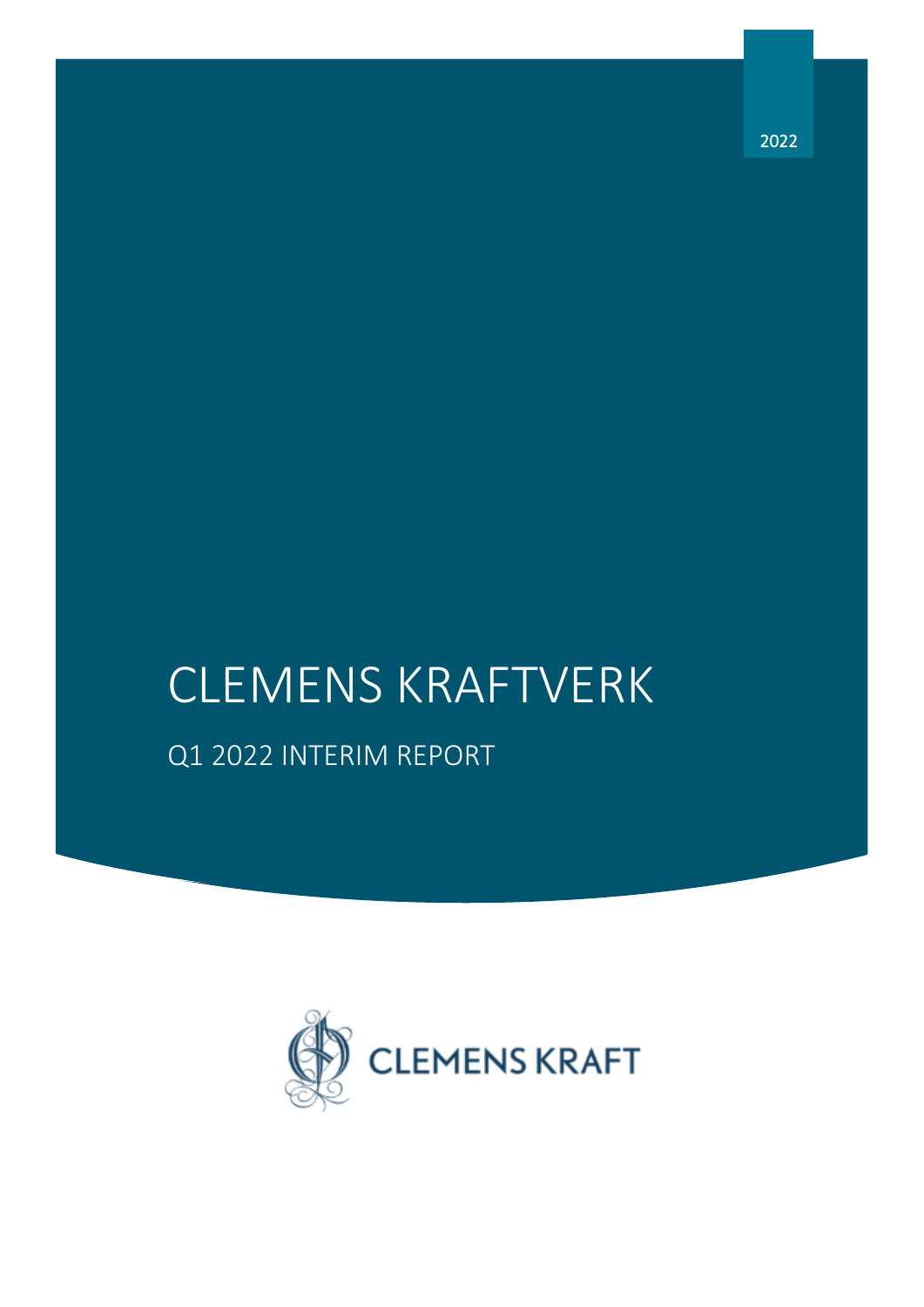# Table of content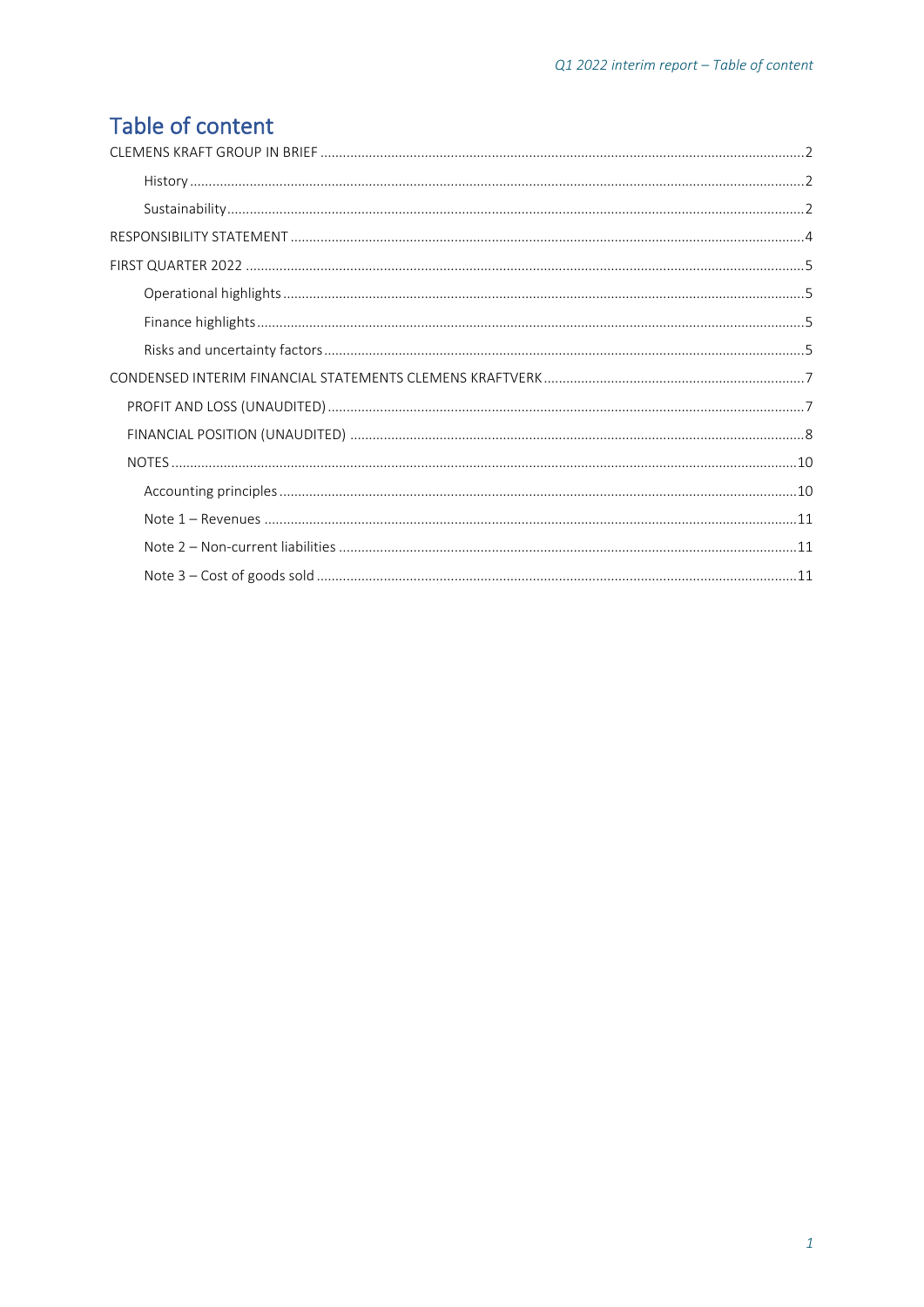# <span id="page-2-0"></span>CLEMENS KRAFT GROUP IN BRIEF

The Clemens Kraft Group (Clemens Kraft) is a fully integrated specialist in small-scale hydropower production and is one of Norway`s leading companies within this business segment. The ultimate parent of the group is Clemens Kraft Holding AS (Clemens Kraft Holding), which holds 100 % of the shares in Clemens Kraftverk AS (Clemens Kraftverk or the Company). Clemens Kraftverk is the asset owning entity controlling all operational activities through single purpose vehicles (SPVs), which together forms the Clemens Kraftverk Group (the Group). Management and operational staff are employed in Clemens Kraft AS and Clemens Kraft Drift AS, two other subsidiaries of Clemens Kraft Holding.

Clemens Kraft is a full value chain hydropower company with extensive knowledge within planning, construction, management, finance and HSE, operating 49 plants (including five owned by associated companies) in addition to two plants under construction as of quarter end Q1 2022. These green energy projects are financially sustainable, aimed to adapt to the environment and to adjust the production facilities taking due consideration to the local communities where these are located.

#### <span id="page-2-1"></span>**HISTORY**

The Clemens Kraft Group is founded on the deep roots of Norwegian hydropower tradition combined with longterm shareholders and strong ownership. Opplysningsvesenets fond (Ovf) holds 50.1% of the shares in Clemens Kraft Holding. Ovf was founded in 1821 and is subject to the Ministry of Children and Family Affairs in Norway. Ovf is one of Norway`s largest landowners in terms of land area.

CPV/CAP Pensionskasse Coop (Pension fund of Coop Group Switzerland) which manages approximately CHF 11.8 billion, owns the remaining 49.9% of Clemens Kraft Holding.

In addition to development and building of the portfolio with origin on Ovf land, Clemens Kraftverk Group is the result of several acquisitions of small hydropower companies. Clemens Kraft Group develops, constructs, and operates hydropower plants all over Norway in cooperation with local landowners, and will have a normal annual production of almost 700 GWh during the first half of 2022 (approx. 720 GWh if gross/total production from associated companies which Clemens Kraft manage the operations are included).

#### <span id="page-2-2"></span>SUSTAINABILITY

Since 2006, Clemens Kraft has increased its platform of small power plants contributing to a green and sustainable electricity production in Norway. The total normal annual production corresponds to the electricity consumption of about 36,000 households annually.

The Clemens Kraft Group focuses on small-scale developments and production of renewable energy to create long-term value for the community, its partners, and owners. Hydropower is a renewable and clean source of energy with no direct climate gas emissions or pollution. The projects are sustainable on all levels: Financially, socially, and environmentally and aim to exploit the maximum of hydro resources to limit the climate changes the world faces today.

Clemens Kraft Group deliver 100% renewable energy through local hydropower stations utilizing hydro power in the most optimal way. To meet increasing need of renewable energy demand and same time be able to meet the ambition of net zero gas emissions in 2050, there is a need to build more renewable energy and same time take into account the environment and biodiversity.

Clemens Kraft is following the regulations from the Norwegian Water Resources and Energy Directorate supporting principles of sustainable development. The sustainability approach is important with regards to both projects and production of assets. The increasing risk of flooding and avalanche is part of the project planning and will be a mitigating factor for possible damages.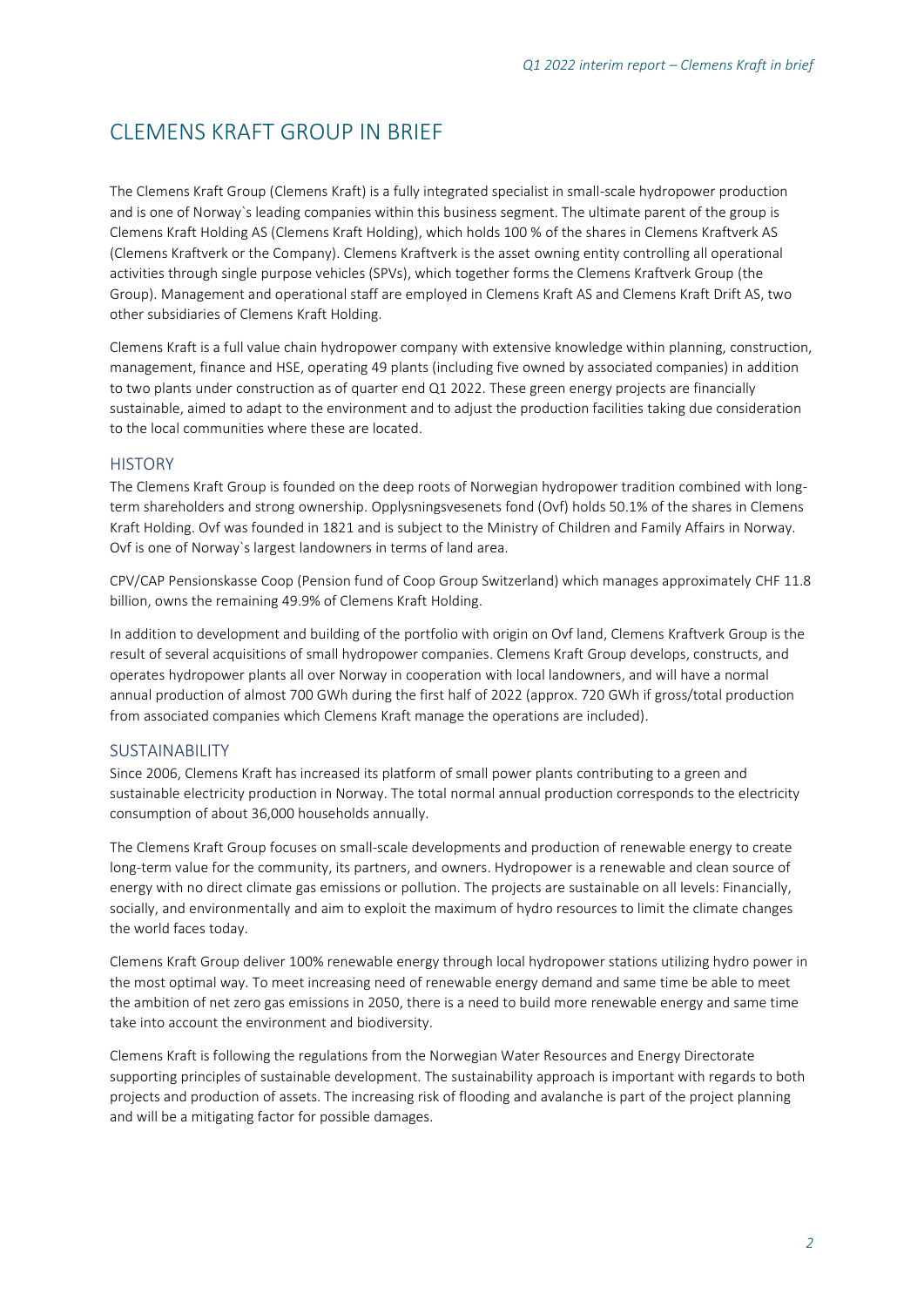Requirements with regard to environment as minimum water flow and bypass of water is important to comply and will be of importance when planning, engineering and operation of the power plants. Clemens Kraft facilitate clean water and hatchery when relevant.

Clemens Kraft value local and regional value creation and aim for an optimal use of land and same time create good and safe jobs. Good dialogue with local land owners and reindeer herders is important to the common use of natural resources.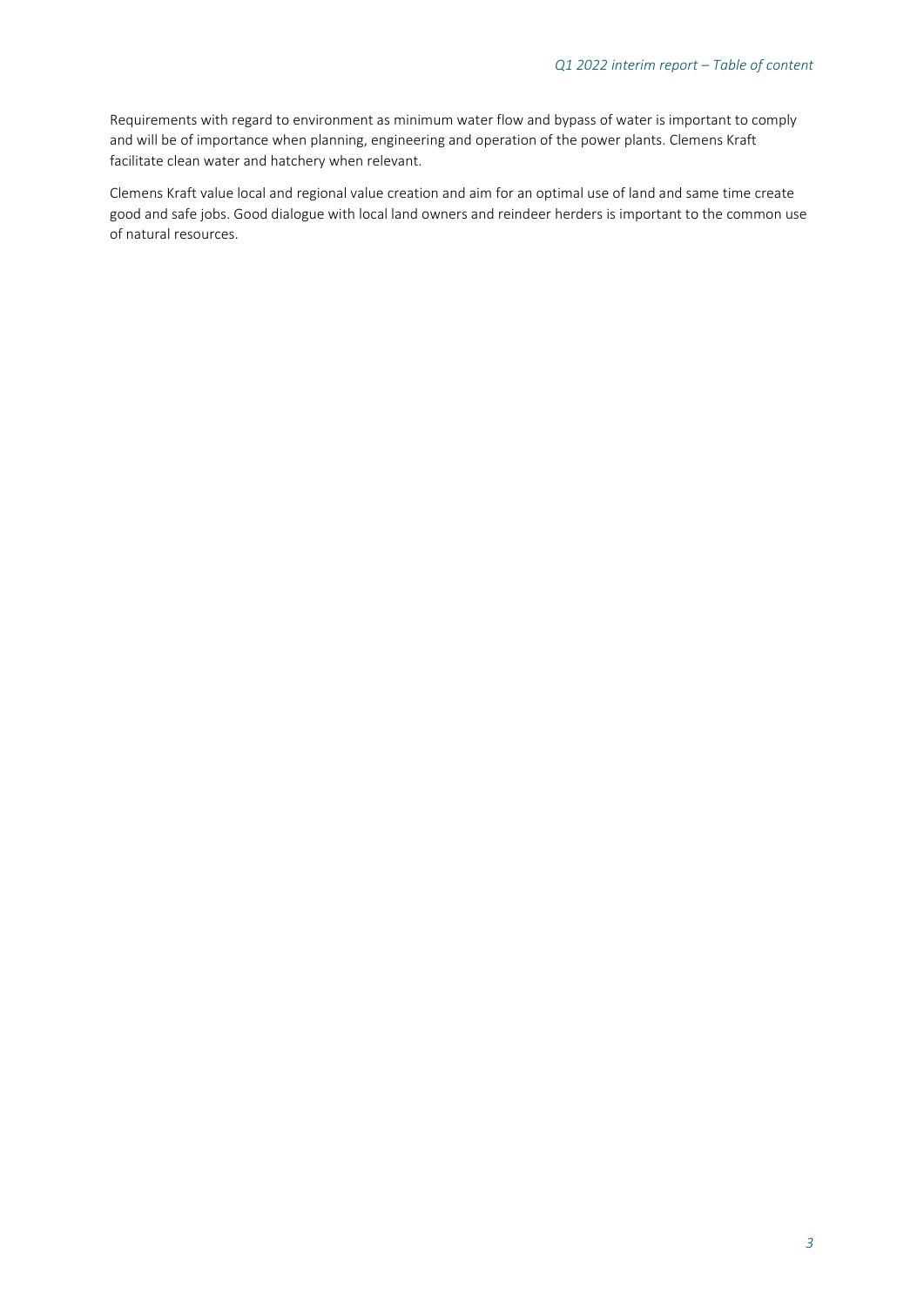### <span id="page-4-0"></span>RESPONSIBILITY STATEMENT

We confirm that the financial statements for the first quarter of 2022, to the best of our knowledge, have been prepared in accordance with the applicable accounting standards (NGAAP) and that the accounts give a true and fair view of the assets, liabilities, financial position and results of operations, and that the information in the report includes a fair review of the development, performance and position of the Clemens Kraftverk Group.

#### Oslo, 24 May 2022

#### Board of Directors

Ole-Wilhelm Meyer Chairman

(sign) (sign) (sign) Harald Kurt Siewert Deputy chairman

Hans Erik Horn Director

Ulf Myrbø

Director

(sign) (sign) (sign) Eldbjørg Sture Director

> (sign) Knud Hans Nørve Chief Executive Officer

Oddleiv Sæle Director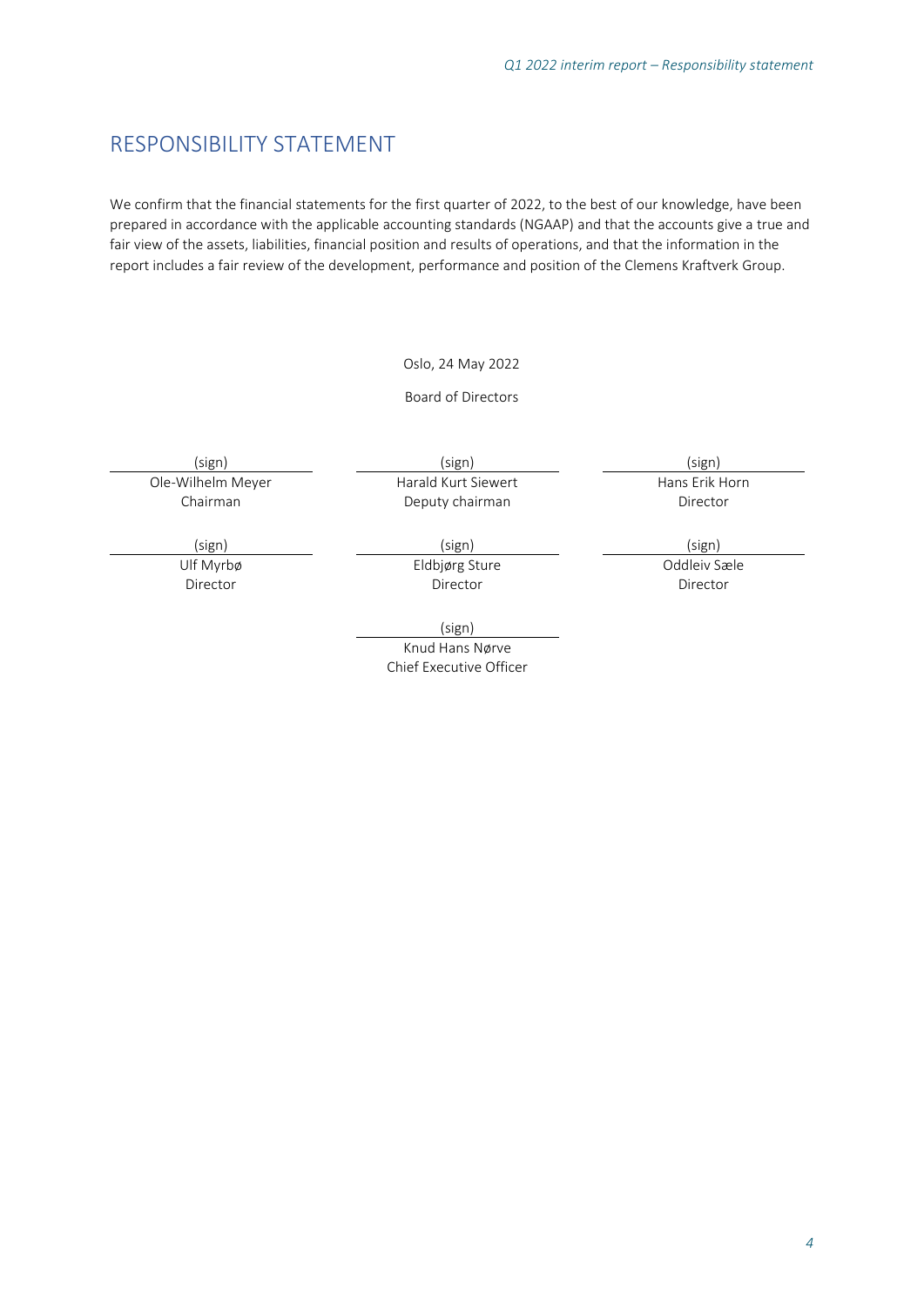# <span id="page-5-0"></span>FIRST QUARTER 2022

#### <span id="page-5-1"></span>OPERATIONAL HIGHLIGHTS

Total revenue for Q1 2022 was NOK 39.7 million (Q1 2021: 10.6 million). The operating result for the quarter was NOK 3.8 million (loss NOK 15.1 million). EBITDA for the quarter was NOK 16.5 million (NOK 4.1 million negative).

Net of financial items and tax the net loss ended at NOK 7.3 million (NOK 15.8 million), year to date.

The volatility in power prices continues, however with an increasing trend in prices, especially for the areas in southern Norway. The spread between the different price areas observed during 2021 remains. As Clemens Kraftverk has plants across all areas, the group includes subsidiaries/plants with achieved power prices of NOK 1.77 per kWh as well as subsidiaries/plants with achieved prices below NOK 0.14 per kWh.

A relatively wet January resulted in volumes above normal levels, however dry weather in March (which has continued through April) gives a quarter fairly as aniticipated.

Level of snow at high altitudes in western and mid parts of Norway at or above normal levels, however Clemens Kraft's assessment is that a more humid climate/certain level of rainfall is needed to avoid the water equivalents to evaporate.

Power production in Q1 (consolidated companies only) was 60.1 GWh (31.0 GWh) and the average power price achieved for the quarter was NOK 0.64 per kWh (NOK 0.33 per kWh).

Clemens Kraftverk operated 49 plants as of Q1 2022, including five plants owned by associated companies. The Group currently has two plants under construction, representing a combined annual production volume of 100.8 GWh. Clemens Kraft has a sale purchase agreement to acquire a currently producing plant with an annual production volume of 32.7 GWh (volume included in the 700 GWh estimate mentioned above). The takeover is planned to be during Q2.

In March 2022, one of the landowners associated to one of the plants submitted a claim for recalculating and additional payment of fall lease for 2021. Subsequent of the claim, a notice regarding further legal action was received. The claim is assessed not to have a legal basis in the landowner's agreement; therefore, no provisions are made within the financial statements.

#### <span id="page-5-2"></span>FINANCE HIGHLIGHTS

Subsequent of the first quarter of 2022 the Group has completed a capital increase through conversion of debt. NOK 282.4 million of the sub-ordinated loan from Clemens Kraft Holding AS is converted to share capital/share premium in April 2022.

#### <span id="page-5-3"></span>RISKS AND UNCERTAINTY FACTORS

Clemens Kraftverk is exposed to several risk factors, including but not limited to the items listed below.

#### *Hydrological risk*

The Clemens Kraft Group is basically producing power made by run of river plants with little or no capacity for water storage. The annual production capacity is estimated based on inter alia seasonal pattern and multi-year annual average rainfall modelling. The production estimates are exposed to deviations observed for the actual periods of production.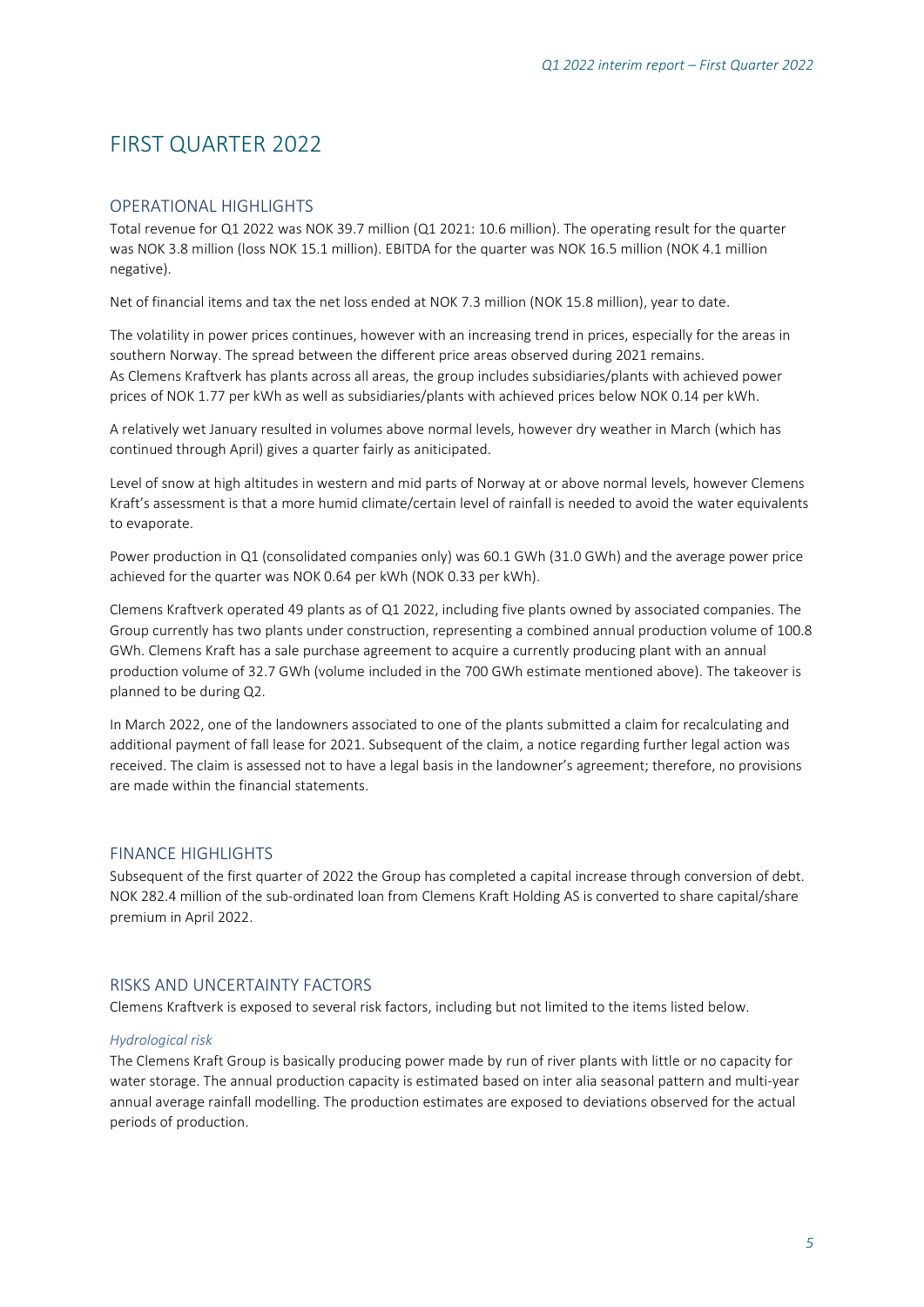#### *Financial risk*

The NOK 2.6 billion in interest bearing non-current liabilities (of which (NOK 0.6 billion of the liability is debt to the ultimate parent) is exposed to risk of changes in interest rates representing a material risk factor. Clemens Kraftverk performs hedging activities through interest swaps agreements to reduce the financial risk. The majority of the interest exposure is hedged, however, some swap agreements are made by Clemens Kraft Holding (Clemens Kraftverk's parent company). For further information please refer to note 2 to the financial statements below.

#### *Market risk*

Electricity is traded to market prices as quoted on efficient markets such as Nord Pool. By nature of its business, Clemens Kraftverk basically operates run of river plants, production is significantly exposed to spot market prices for power and for differences in price areas. As the Group receives el-certificates, it is also exposed to fluctuations in el-certificate prices.

Market prices are quoted in EURO on Nord Pool and el-certificates primarily in SEK. Accordingly, the Group is indirectly exposed to currency fluctuations between EURO/NOK and SEK/NOK.

#### *Operational risk*

The terms and conditions for the fall lease agreements with landowners contain individual criteria for each plant. Present terms and conditions agreed with the landowners may decide whether the net present value of the project is positive or not.

A power plant is a technical installation with inherent risk exposure to operational challenges which might arise, for example a turbine breakdown or the need for replacement of essential equipment. This in turn, might lead to absence of or reduced production. The Group has a certain loss of revenue insurance coverage for a maximum of 12 months of damage.

#### *Political risk*

The Group is exposed to any risk for changes in laws and regulations. Such risks include, for example both environmental matters and more technical matters, e.g. changes in tax and fee schemes for producers of electrical power.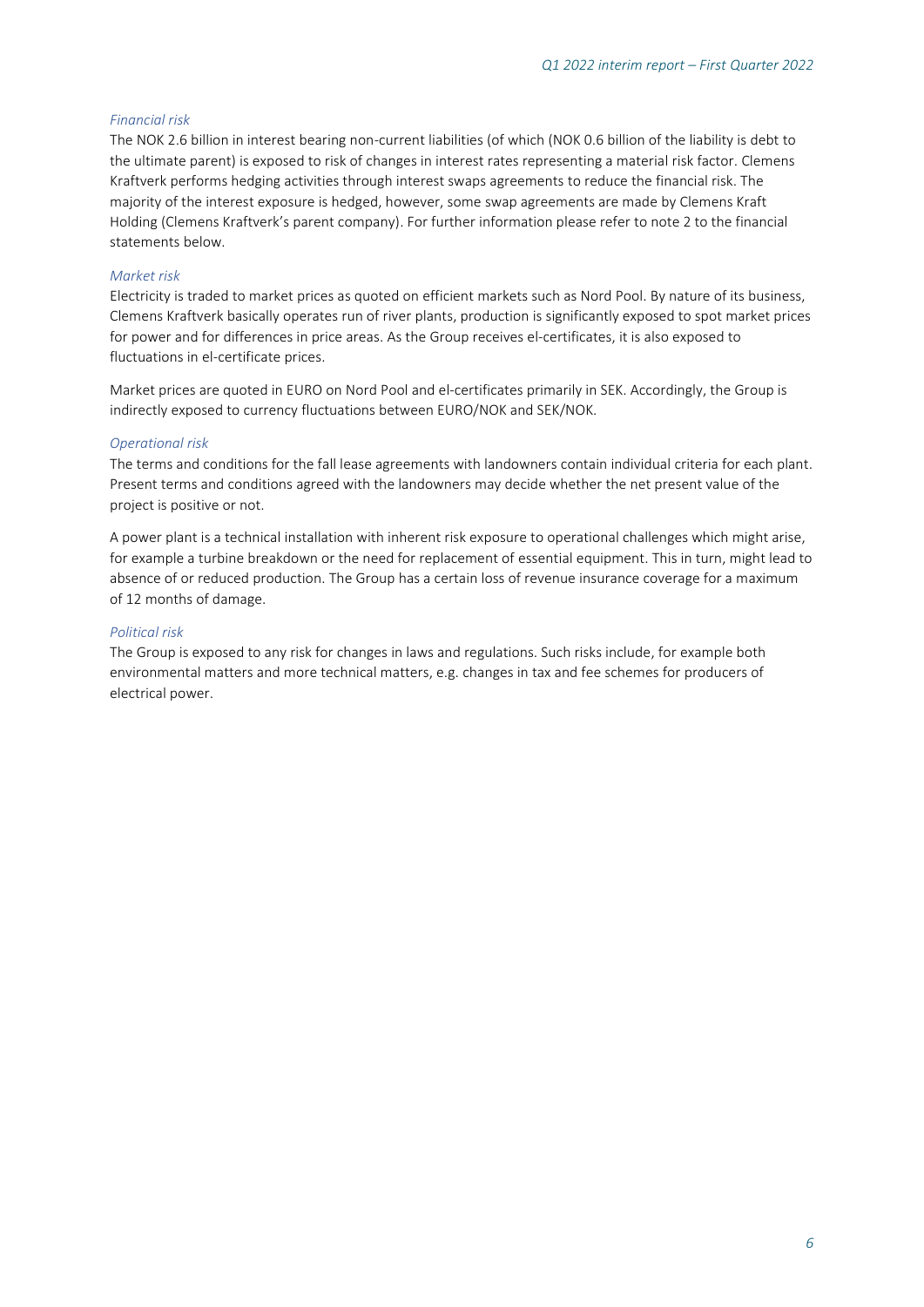# <span id="page-7-0"></span>CONDENSED INTERIM FINANCIAL STATEMENTS CLEMENS KRAFTVERK

## <span id="page-7-1"></span>PROFIT AND LOSS (UNAUDITED)

| Amounts in NOK 1 000                                        |                  |                   |                   |
|-------------------------------------------------------------|------------------|-------------------|-------------------|
| <b>NOTE</b>                                                 | Q1 2022          |                   | Full year<br>2021 |
|                                                             |                  | Q1 2021           |                   |
| <b>OPERATING INCOME AND EXPENSES</b>                        |                  |                   |                   |
| Revenues                                                    | 1<br>39 745      | 10 5 98           | 185 695           |
| Other operating income                                      | 39               | 62                | 231               |
| Total operating income                                      | 39 784           | 10 661            | 185 927           |
|                                                             |                  |                   |                   |
| Cost of goods sold                                          | 3<br>12 131      | 4 2 0 2           | 44 516            |
| Personnel expenses                                          | $\overline{0}$   | $\Omega$          | 188               |
| Depreciation                                                | 12 697<br>11 112 | 10 980<br>10 5 82 | 47 775<br>46 501  |
| Other operating expenses<br><b>Total operating expenses</b> | 35 940           | 25 765            | 138 981           |
|                                                             |                  |                   |                   |
| <b>Operating result</b>                                     | 3 8 4 4          | $-15$ 105         | 46 946            |
|                                                             |                  |                   |                   |
| <b>FINANCIAL INCOME AND FINANCIAL EXPENSES</b>              |                  |                   |                   |
| Income on subsidiaries, associated companies                |                  |                   |                   |
| and joint ventures                                          | 1949             | $-188$            | $-4808$           |
| Other interest income                                       | 4                | 7                 | 1701              |
| Other financial income                                      | 873              | 1463              | 2 0 3 0           |
| Total financial income                                      | 2826             | 1 2 8 3           | $-1077$           |
| Financial instruments measured at fair value                | $-2571$          | $-14669$          | $-19616$          |
| Interest expenses                                           | 18 9 96          | 19 137            | 86 023            |
| Other financial expenses                                    | 239              | 1843              | 4936              |
| <b>Total financial expenses</b>                             | 16 664           | 6311              | 71 343            |
|                                                             |                  |                   |                   |
| Net financial income and financial expenses                 | $-13838$         | $-5028$           | $-72420$          |
| Profit (-loss) before tax                                   | $-9994$          | $-20133$          | $-25474$          |
|                                                             |                  |                   |                   |
| Tax expense (-income)                                       | $-2642$          | -4375             | -4 284            |
| Profit (-loss) after tax                                    | $-7352$          | $-15758$          | $-21$ 190         |
| Profit/loss attributable to non-controlling interests       | $-904$           | $-905$            | $-313$            |
| Profit/loss attributable to owners of the parent            | $-6448$          | $-14853$          | $-20877$          |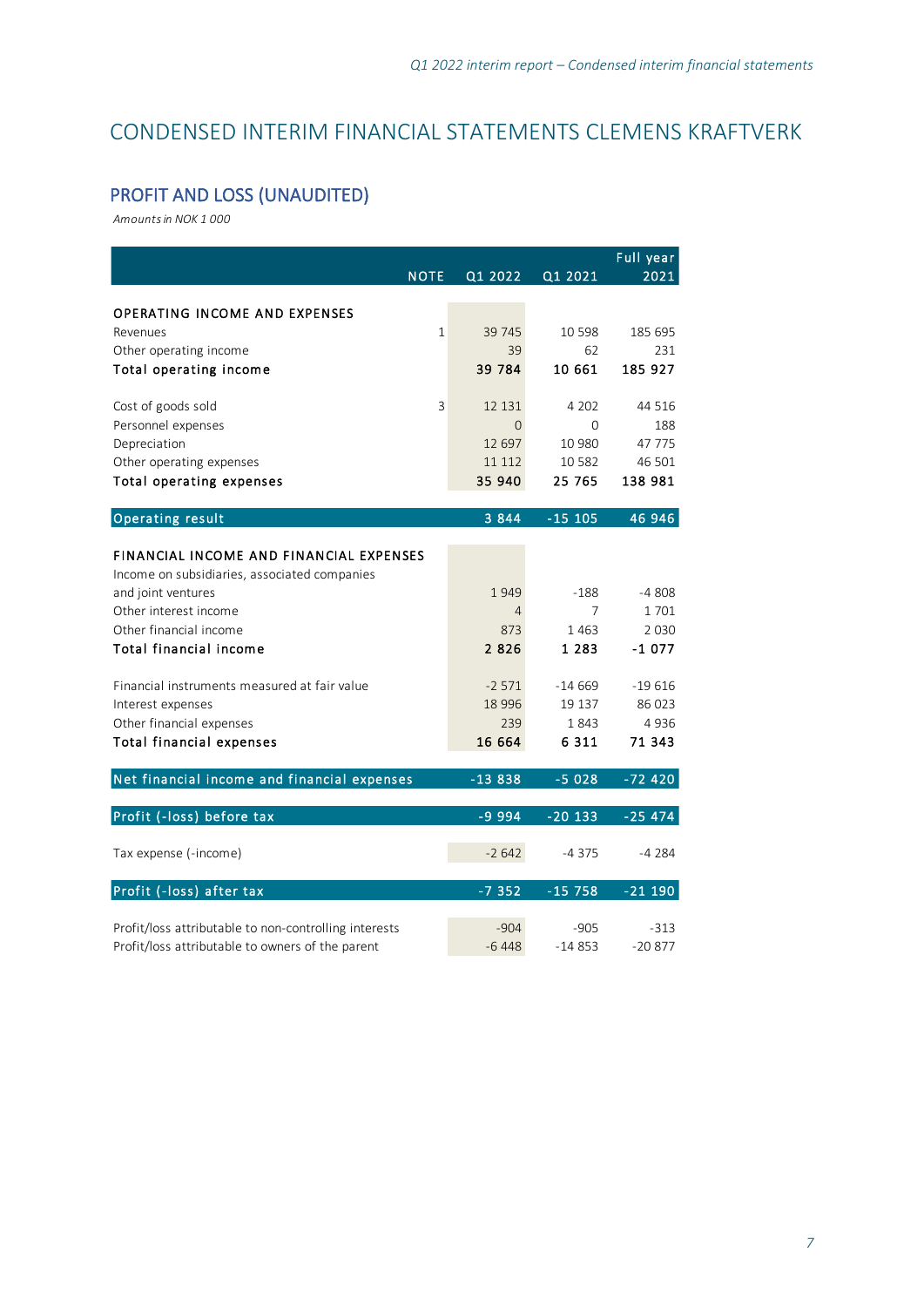# <span id="page-8-0"></span>FINANCIAL POSITION (UNAUDITED)

*Amounts in NOK 1 000*

| <b>ASSETS</b>                                     | <b>NOTE</b> | Q1 2022       | 2021          |
|---------------------------------------------------|-------------|---------------|---------------|
|                                                   |             |               |               |
| <b>NON-CURRENT ASSETS</b>                         |             |               |               |
| Concessions, fall and similar rights              |             | 312 650       | 314 455       |
| Goodwill                                          |             | $-2.380$      | $-2505$       |
| Total intangible assets                           |             | 311 074       | 311 950       |
|                                                   |             | 2 572 423     |               |
| Property, plant and equipment                     |             |               | 2 5 6 2 3 4 9 |
| Machinery, office tools, fixtures and fittings    |             | 1920          | 2023          |
| <b>Total fixed assets</b>                         |             | 2 574 343     | 2 5 6 4 3 7 2 |
| Shares in associated companies and joint ventures |             | 20 675        | 18726         |
| Other non-current receivables                     | 3           | 51 401        | 51 399        |
| Total financial non-current assets                |             | 72 076        | 70 125        |
|                                                   |             |               |               |
| Total non-current assets                          |             | 2 957 494     | 2 946 447     |
|                                                   |             |               |               |
| <b>CURRENT ASSETS</b>                             |             |               |               |
| Trade receivables                                 |             | 1 3 9 5       | 14 348        |
| Other current receivables                         |             | 31 116        | 18 371        |
| Total current receivables                         |             | 32 511        | 32 718        |
| Cash and cash equivalents                         |             | 49 328        | 111 782       |
| <b>Total current assets</b>                       |             | 81 840        | 144 500       |
|                                                   |             |               |               |
| <b>Total assets</b>                               |             | 3 0 3 9 3 3 3 | 3 090 947     |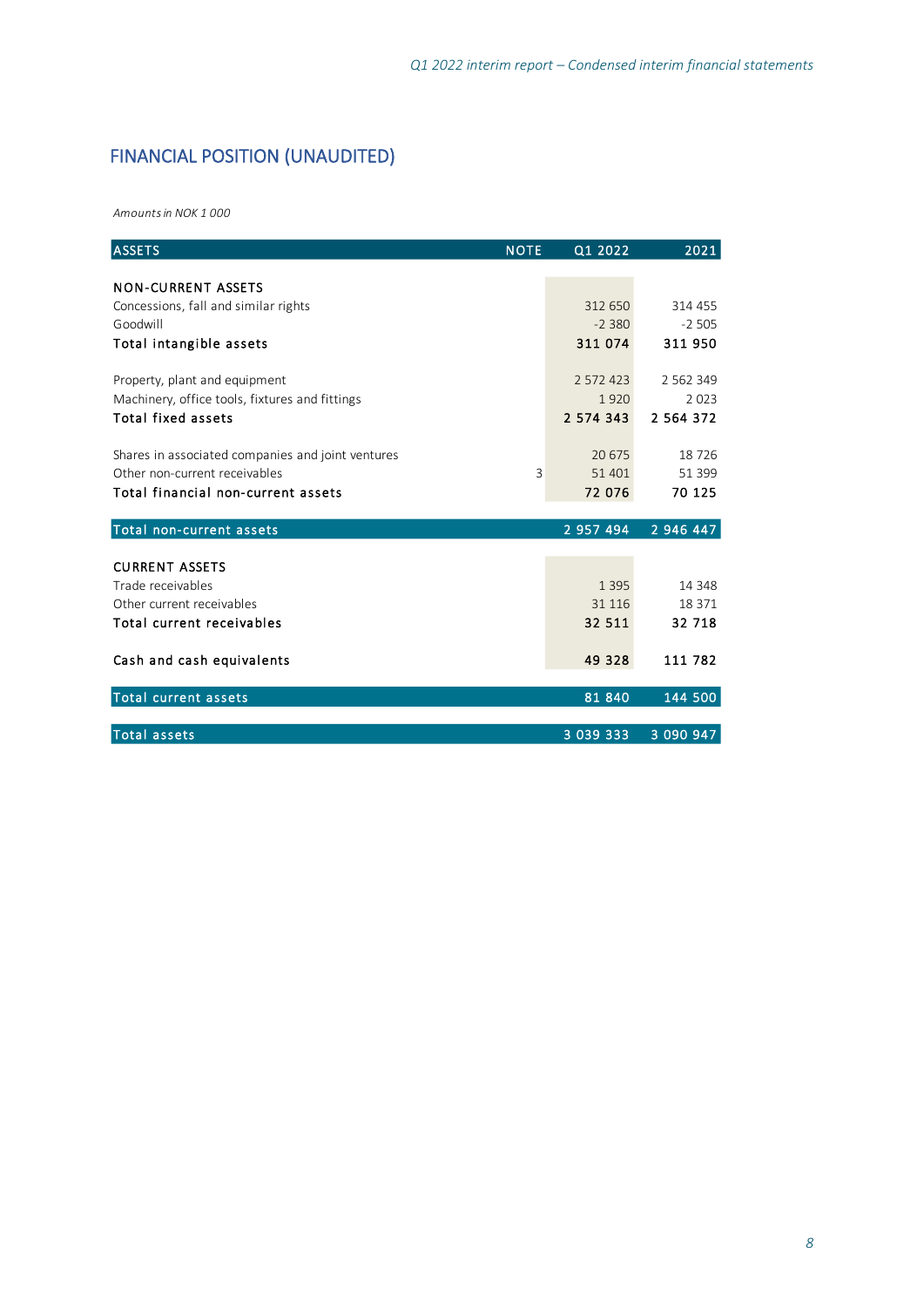| Amounts in NOK 1000                                     |                |           |                  |
|---------------------------------------------------------|----------------|-----------|------------------|
| <b>EQUITY AND LIABILITIES</b>                           | <b>NOTE</b>    | Q1 2022   | 2021             |
| EQUITY                                                  |                |           |                  |
| Share capital                                           |                | 141 201   | 141 201          |
| Share premium                                           |                | 484 779   | 484 779          |
| Other paid-in capital                                   |                | 3 0 2 3   | 3 0 2 3          |
| Total paid in capital                                   |                | 629 004   | 629 004          |
| Retained earnings                                       |                | $-254651$ | $-248203$        |
| Total retained earnings                                 |                | $-254651$ | $-248203$        |
| Non-controlling interests                               |                | 22 993    | 23 897           |
| <b>Total equity</b>                                     |                | 397 346   | 404 698          |
|                                                         |                |           |                  |
| <b>LIABILITIES</b>                                      |                |           |                  |
| Deferred tax liability                                  |                | $\Omega$  | 1838             |
| Other provisions                                        |                | 1 2 3 3   | 3 8 0 4<br>5 642 |
| <b>Total provisions</b>                                 |                | 1 2 3 3   |                  |
| Non-current interest bearing debt (credit institutions) | 2              | 1 546 623 | 1 557 995        |
| <b>Bonds</b>                                            | $\overline{2}$ | 475 000   | 475 000          |
| Non-current liabilities to group companies              | $\overline{2}$ | 570 226   | 568 000          |
| Total non-current liabilities                           |                | 2 591 849 | 2 600 995        |
| Trade payables                                          |                | 23 8 89   | 28 579           |
| Taxes payable                                           |                | 450       | 450              |
| Other current liabilities                               |                | 24 5 67   | 50 583           |
| <b>Total current liabilities</b>                        |                | 48 906    | 79 612           |
| <b>Total liabilities</b>                                |                | 2 641 988 | 2 686 249        |
| <b>Total equity and liabilities</b>                     |                | 3 039 333 | 3 090 947        |
| Oslo, 24 May 2022                                       |                |           |                  |

Board of Directors

(sign) (sign) (sign) Ole-Wilhelm Meyer Chairman

Harald Kurt Siewert Deputy chairman

Hans Erik Horn Director

Ulf Myrbø **Director** 

Eldbjørg Sture **Director** 

(sign) (sign) (sign) Oddleiv Sæle Director

(sign)

Knud Hans Nørve Chief Executive Officer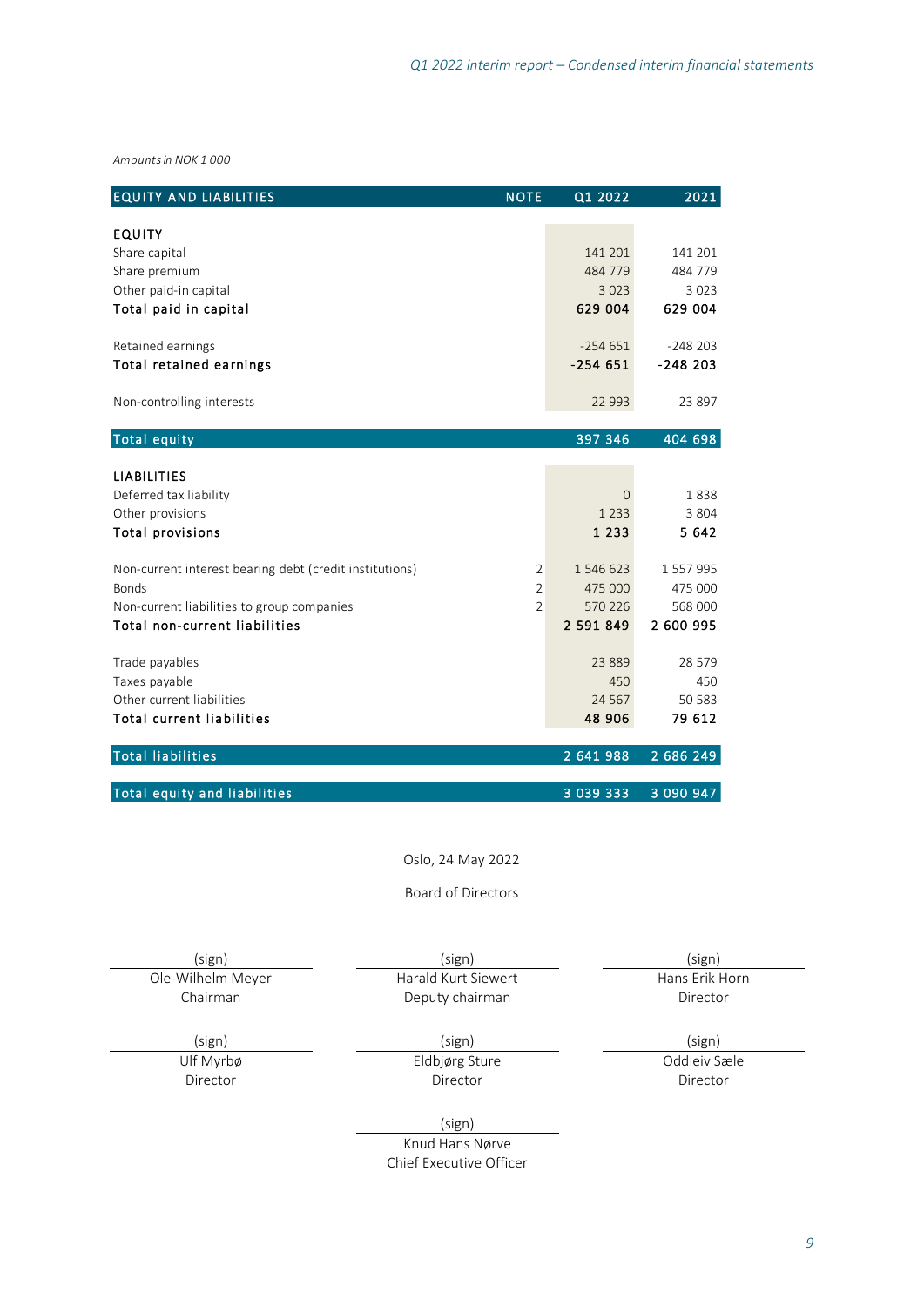### <span id="page-10-0"></span>**NOTES**

#### <span id="page-10-1"></span>ACCOUNTING PRINCIPLES

The statements of profit and loss and financial position within the quarterly interim report has been prepared in accordance with accounting principles stated in the Norwegian Accounting Act and with accounting principles generally accepted in Norway.

The interim report does not include all information required in the annual financial statements. Therefore, the report should be read in conjunction with the Annual report for 2021.

#### *Revenues*

Income from sale of goods and services are recognized at fair value of the consideration, net after deduction of VAT, returns, discounts and reductions. Sales are recognized upon delivery.

Simultaneously with the production of electricity, the producer is granted the right to sell electricity certificates. This entitlement is recognized as income when the certificates are realized. The balance of granted rights to sell electricity certificates is measured at zero.

#### *Classification of balance sheet items*

Assets intended for long-term ownership or use have been classified as fixed assets. Assets relating to the trading cycle have been classified as current assets. Other receivables are classified as current assets if they are to be repaid within one year after the transaction date. Similar criteria apply to liabilities. First year's instalment on long term liabilities and long-term receivables are, however, not classified as short-term liabilities and current assets.

#### *Impairment of assets*

Impairment tests are carried out if there is indication that the carrying amount of an asset exceeds the estimated recoverable amount. The test is performed on the lowest level of fixed assets at which independent cashflows can be identified. If the carrying amount is higher than both the fair value less cost to sell and recoverable amount (net present value of future use/ownership), the asset is written down to the highest of fair value less cost to sell and the recoverable amount.

Previous impairment charges, except write down of goodwill, are reversed in later periods if the conditions causing the write-down are no longer present.

#### *Taxes*

Due to tax loss carry forward, all income taxes are classified as changes in deferred taxes.